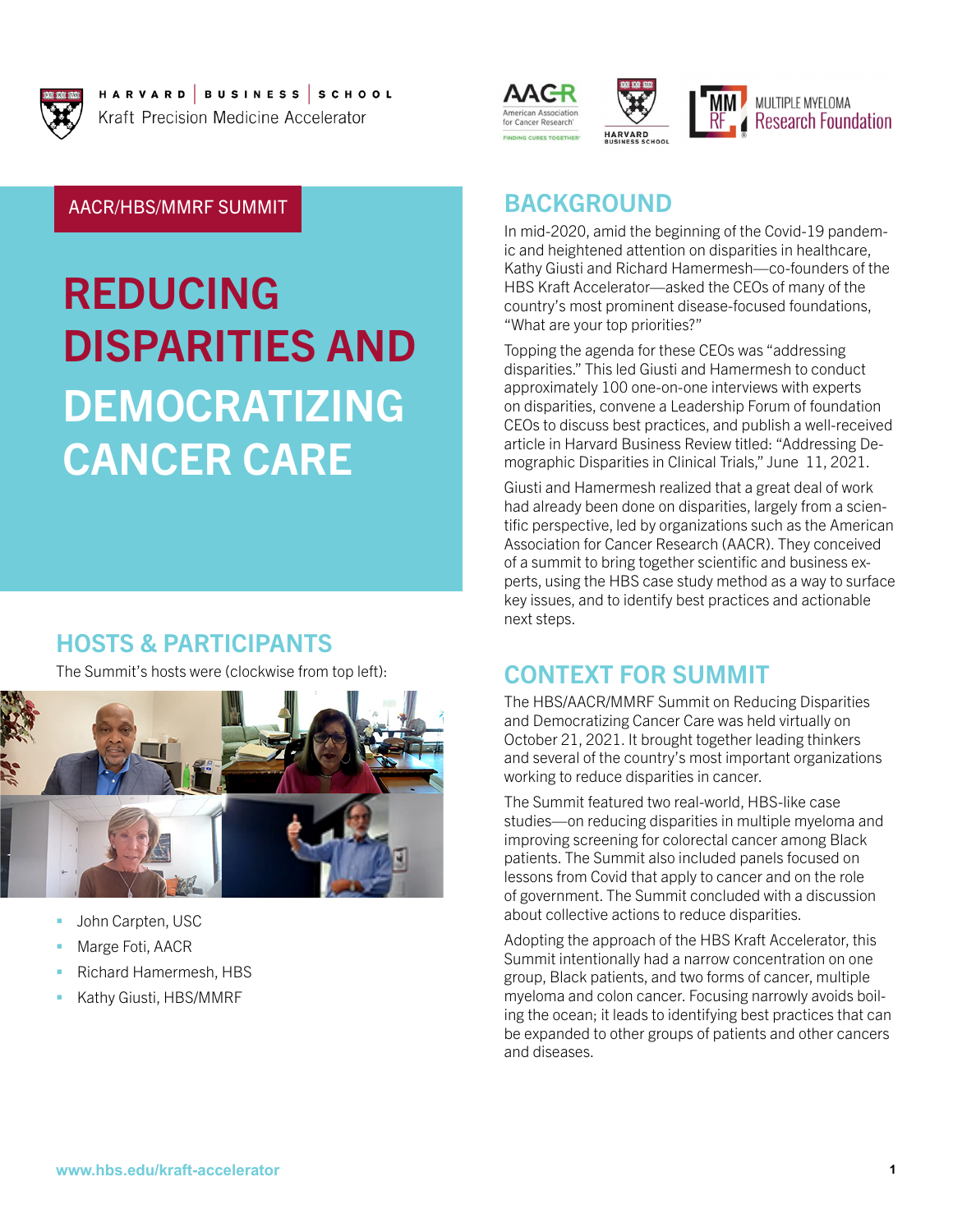#### 5 Ideas to Improve Disparities

These ideas, discussed in more detail on page 4, are:

- 1. GO where the (diverse) patients are. Obviously.
- 2. KNOW where the patients are, for each type of one central location.
- 3. Fund sites with high potential. These are sites with access to many Black patients but without extensive clinical trial experience.
- 4. Engage patients by building trust.
- 5. Go beyond trials to collect real-world evidence.

These ideas are best achieved by collective action

## **OVERVIEW**

Disparities in cancer is a longstanding problem. While progress has been made, disparities persist. Per 100,000 people, the death rate for cancer is 173 among Black patients and 153 for white patients.

There has been a great deal of energy and investment focused on reducing disparities, and there are many successful programs. But often programs and activities have been fragmented and underfunded, limiting their effectiveness. To reduce disparities, Summit participants saw opportunities to include more Black patients in clinical trials by improving the site-selection process. Doing so requires sharing data about sites, funding additional resources to assist with patient recruitment, and de-risking for industry the selection of high-potential, community-based sites in catchment areas with many Black patients.

Summit participants also saw a significant need to message to and engage patients to participate in trials and registries, and to engage in important health-related activities like screenings. The most effective engagement will take place at the local level, involving trust agents such as clinicians, pharmacists, religious and community leaders, and other local influencers.

With so many different types of cancer and cancer-related organizations, each organization working alone—as has often been the case—is unlikely to move the needle. Long-term sustained success requires collective action to develop strategies, provide leadership, secure additional funding, and prioritize how best to allocate this funding.

## CASE STUDIES

Two case studies were discussed which surfaced multiple issues in reducing disparities in cancer.

- 1 Enrolling representative patient populations in registries and clinical research: What's the MMRF's plan for CureCloud®? This case study focused on the MMRF's efforts to enroll 5,000 patients in its new CureCloud registry, including 1,000 Black patients, using a direct-to-patient (DTP) enrollment approach. Early on, total enrollment was going well, but Black patients represented only 5% of patients. The case looked at ways for the MMRF to boost enrollment of Black patients.
- 2 Eliminating disparities in screening for colorectal cancer. Colorectal cancer is the #2 cancer killer. However, it can often be prevented with early screening. But only 6 of 10 Black individuals are screened, which is below the overall American population. The case focuses on strategies to improve screening rates among Black patients and reduce disparities.

# SUMMIT KEY THEMES

#### Disparities in cancer is a longstanding problem.

Covid-19 shined a spotlight on disparities, but those with expertise in this area know all too well that disparities are a longstanding problem. Ned Sharpless (NIH/NCI) said, "Health equity research is gaining momentum in the United States." While 20 years ago, disparities existed, the field of health equity research was nascent. Now, said Sharpless, "The field is growing exponentially with great ideas, great scientists, and interesting work. . . The increased interest in disparities research is definitely having an impact."

"COVID-19 AND THE EVENTS OF 2020 HAVE BEEN A CATALYST FOR INCREASING THE VISIBILITY ON THIS ISSUE . . . BUT THIS HAS BEEN A LONGSTANDING PROBLEM AND THERE HAVE BEEN MANY SOLUTIONS IN THE MAKING FOR MANY, MANY YEARS THAT ARE UNDERUTILIZED." LOLA FASHOYIN-AJE, FDA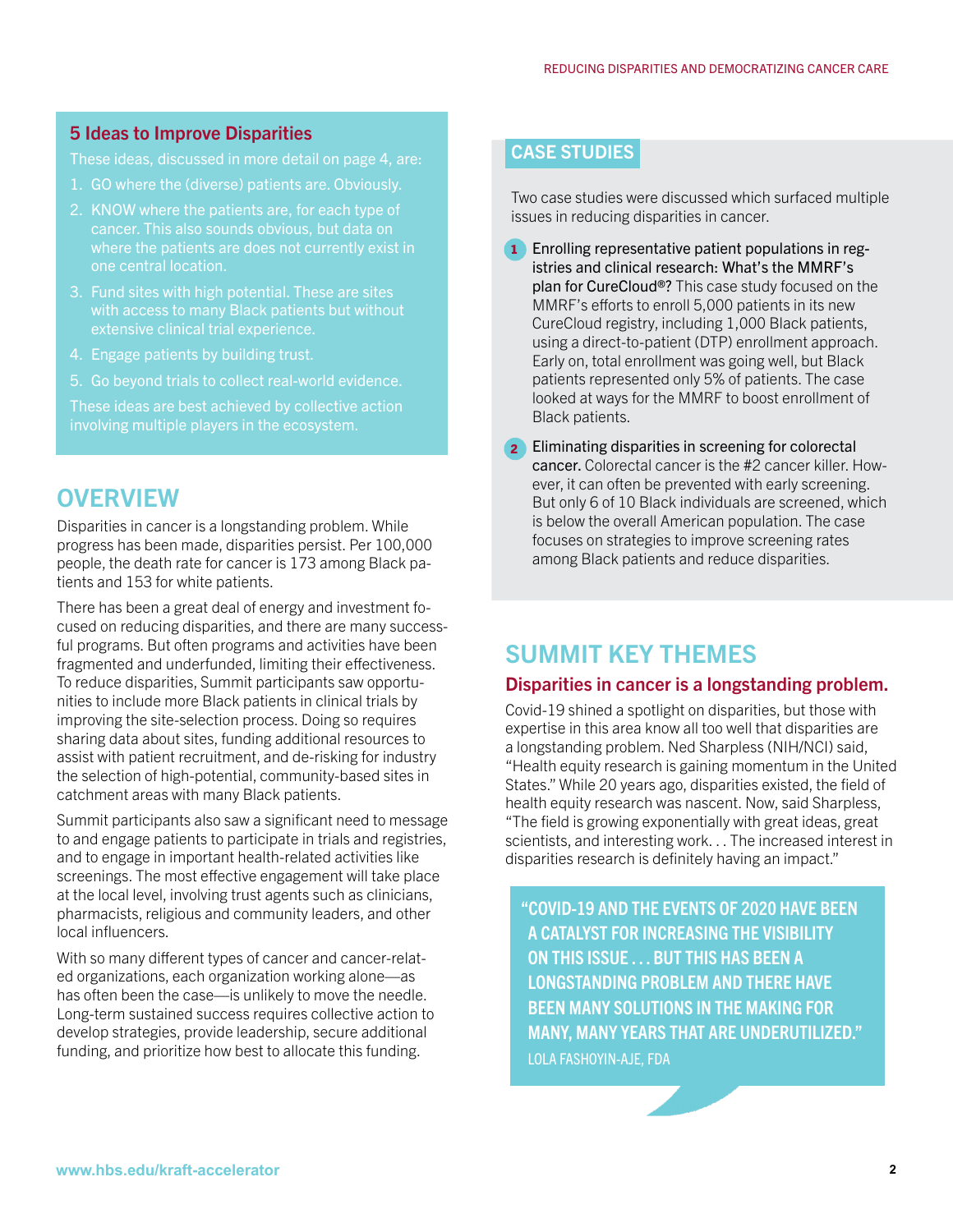#### In the past two decades, progress has been made reducing disparities in cancer.

As shown below, from 2000 to 2017, the cancer death rate declined and disparities narrowed.<sup>1</sup>





Among the reasons for this progress are:

- Attention. AACR provides an example of the increased attention focused on disparities in the cancer community. In 2000, AACR launched the Minorities and Cancer Research Council (MICR). Over the last 20 years AACR has gone from less than 2% of its members being minority investigators to about 10%. AACR has also held a series of major meetings on the science of cancer health disparities. This level of attention is matched at other organizations such as NCI, the FDA, and in industry.
- **Funding.** Analysis by IQVIA found that in recent years, billions of dollars have been allocated by government and industry to focus on disparities. Over the past five years, NCI's funding for health disparities research has increased from about \$300 million to \$400 million, which Sharpless acknowledges reflects a shift in NCI's priorities. Stand Up to Cancer also provides grants aimed at reducing disparities, as do other organizations. In addition, industry is making significant investments to reduce disparities. An example is program by the BMS Foundation to identify and train 50 early-career minority clinicians who will learn about and become experts in cancer disparities, drug development,

and translational research, and then lead initiatives in communities across the country that will help reduce disparities.

- Policy. A few years ago NCI changed the rules for applying for a grant. The change requires that organizations seeking grants understand their catchment area and the racial and ethnic composition of their patient population. This policy adjustment has had a significant impact on the behavior and actions of cancer centers.
- Science. Biological differences can contribute to disparities. For example, myeloma has translocations where one part of a chromosome changes. The t(11:14) translocation is more common in Black patients. The medicine venetoclax has been found to work in many myeloma patients who have this chromosomal abnormality. Greater use of this treatment could further improve outcomes among many Black patients with myeloma.

#### However, despite progress, disparities remain and are still significant.

As shown in Figure 1, while the cancer death rate has declined and disparities have narrowed, they remain significant. The rate of new cancer cases is similar for white and Black patients, but the death rate for Black patients is significantly higher at 173 per 100,000 people compared to 153 for white individuals.<sup>2</sup>

The case studies showed that:

- The incidence of and deaths from multiple myeloma are much higher for Black patients.
- The screening rate and death rate of colon cancer is much higher for Black patients.

However, despite higher death rates, minorities have been and continue to be underrepresented in clinical research and registries. A participant from a biotech company said that over the past 15 years, about 94% of clinical trial participants in the US have been Caucasian. Recently Pfizer did a retrospective analysis of all of its clinical trials from 2011 to 2020 looking at representation by race, ethnic group, gender, and age. In its oncology trials, the company found that the percentage of Black and Hispanic patients was below the representation in the community.

It is hard to reduce disparities without proper representation of Black patients in trials and registries.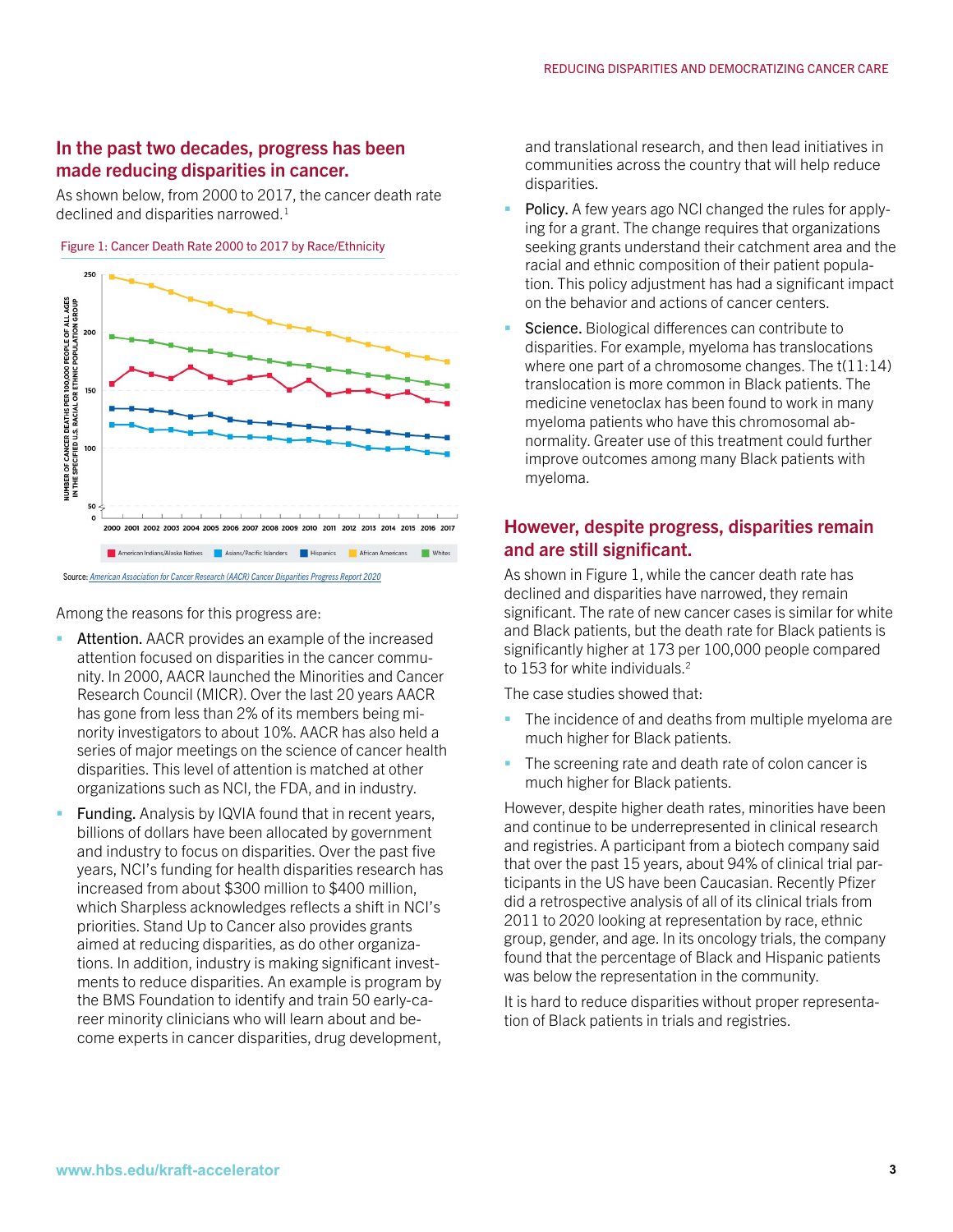## There are several reasons for disparities in clinical trials and registries.

Among the reasons are:

- **Trials have been concentrated at academic medical** centers (AMCs). Trials have often been conducted at the same AMCs, which have experience and expertise conducting trials, but aren't necessarily in catchment areas with high numbers of diverse patients. Conversely, trials typically haven't been conducted at sites that lack significant trial experience, even if a potential site is within a community or catchment area with a large number of Black patients.
- Diversity hasn't necessarily been mandated in trial protocols. Trial funders haven't mandated recruitment of certain numbers of diverse patients. In many instances the diversity of patients in a trial hasn't even been reported, as trials have often lacked transparency.
- Deep distrust among Black patients. There has been deep distrust and skepticism among many Black patients about healthcare institutions and trials, causing Black individuals to be reluctant to participate.
- Lack of targeted recruiting efforts. Recruitment hasn't been done by trusted sources, in culturally appropriate ways, creating even further distrust.

#### Lessons learned from Covid can be reapplied to cancer.

Responding to Covid-19 created a sense of urgency and broad collaboration in the scientific community. There was a central convener—the government, though Operation Warp Speed—and significant funding. There was scrutiny of the clinical trials of vaccines, which put disparities in the spotlight and required companies to enroll representative patient populations.

Also noteworthy was how organizations such as the Ad Council developed national campaigns to increase acceptance of Covid vaccines. These programs followed a process of defining specific audiences, developing an understanding around the barriers, and developing targeted PSAs. These campaigns involved trusted influencers and micro-influencers who have the ability to counter mistrust. The Ad Council also engaged in a "ground game" to train the trainers locally. These local trainers included healthcare professionals, pharmacists, church leaders, and local influencers. The Ad Council also provided toolkits and turnkey content that organizations could use in their own newsletters and social platforms.

Similar approaches could be utilized for multiple cancers, both nationally and locally.

## 5 Actions to Improve Disparities in Clinical Trials

To continue the progress that has been made in reducing the cancer death rate and reducing disparities, Summit participants shared the following ideas and actions to go to the next level in reducing disparities in clinical trials.

- 1. Go where the patients are, obviously. Approximately 85% of cancer patients receive care in community settings, not in AMCs or major tertiary centers. Therefore, to enroll more Black patients in trials, it is necessary to recruit these patients in the community. This could mean working with the NCORP network and with health systems. For example, Ochsner—the largest health system in Louisiana—has about 1,200 patients with multiple myeloma, 40% of whom are Black.
- 2. Know where the patients are—for each type of cancer. Going where Black patients are sounds obvious and easy. But it's not. Going where the patients are does not mean recruiting a diverse, nationally representative patient population; it means recruiting a population that is representative *for each particular cancer*. What is representative for multiple myeloma is different from what is representative for colon cancer.

The problem today is that there is no central data repository showing the number of Black patients with a particular cancer at each possible trial site.

Creating such a catalog or a market exchange would have significant value in helping any organization pursuing a clinical trial—and wanting to enroll a diverse patient population—make site-selection decisions. To create such a catalog will require that all parties—sites, CROs, SMOs, consulting firms, pharma companies, and more—share data, and that this data is centralized and is broadly accessible. The solution may be a public-private partnership. Decisions would need to be made about leadership and sustainable funding.

"WE'VE ALL GOT A SLICE OF THIS; WE'VE JUST GOT TO PUT IT TOGETHER." ADRIAN MCKEMEY, IQVIA

3. Fund high-potential sites. Everyone sees the need to go beyond AMCs to other trial sites, especially sites in catchment areas with large numbers of Black patients that have not previously participated in trials or registries. However, when pharma companies are making site-selection decisions that involve investing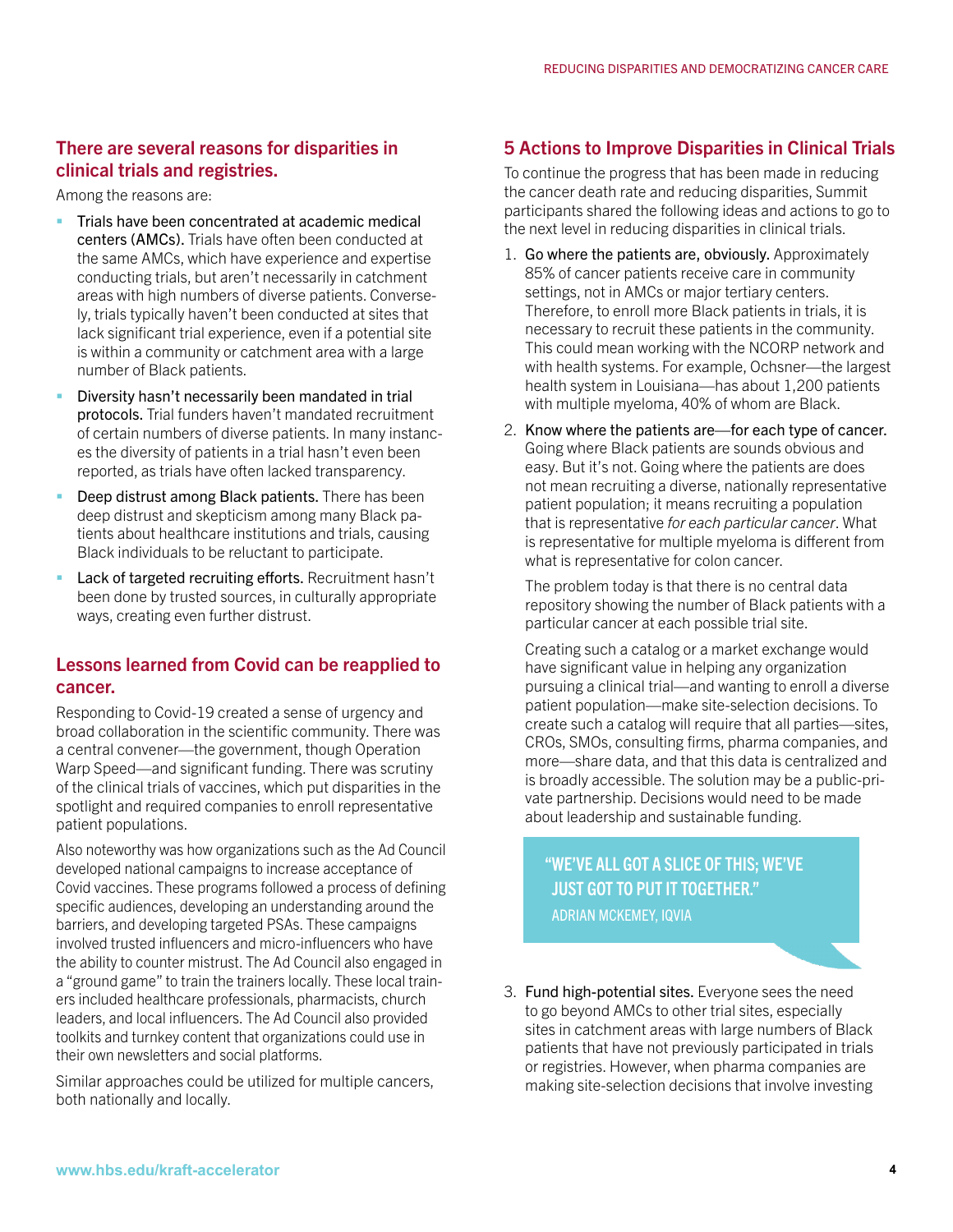tens or hundreds of millions of dollars, they don't want to take risk by going to an inexperienced, unproven site. They want to use sites that they know have the experience and capabilities to generate high-quality data as rapidly as possible. But this can lead industry to repeatedly select the same proven AMCs, despite the desire to enroll more diverse patients in new, highpotential locations.

What is needed for sites in catchment areas with large numbers of diverse patients, but without significant trial experience, is funding and support to build the necessary capabilities and reduce risk for industry. The type of support that is needed includes infrastructure within health systems and communities such as community health workers, patient navigators, and other resources to assist with patient education, recruitment, and enrollment. Also, one participant called for a higher-level professional role (not administrative) focused on strategy, prioritization, and collaboration across the cancer and healthcare ecosystem.

"THERE WILL BE RISKS, BUT WHAT CAN WE DO TO BUILD A MODEL WHERE DE-RISKING IS BUILT INTO THE MODEL?" JOHN CARPTEN, USC

4. Engage patients by building trust. A central theme of the Summit was the need to build trust in Black communities. Just as there has been mistrust for many years, building trust will take years and sustained efforts; it won't occur overnight. It will require communication and campaigns from trusted clinicians, additional healthcare infrastructure and resources, and sustained communication from national and local trust brokers and influencers, including multiple local healthcare leaders, pharmacists, faith-based leaders and other influencers.

5. Go beyond clinical trials to collect real-world data about what works. Clinical trials are extremely important. Yet the reality is that even with the best possible efforts, many Black individuals and other underserved populations will never be involved in clinical trials. For this reason, there is a need to collect real-world evidence from communities regarding what works and what doesn't. This includes collecting data from electronic health records, claims data, and other sources. Real-world evidence provides a valuable complement to clinical studies and needs to be part of comprehensive efforts to reduce disparities.

#### Collective Action Required

In today's broken healthcare system, meaningful progress won't come about from individual actors attempting to drive change alone. The major ideas and actions discussed creating a catalog/market exchange for site-selection data, building support infrastructure at high-potential sites to assist with patient education and recruitment into trials, and orchestrating national and local messaging campaigns will work best if there is collective action.

This collective action includes collaboration between government and industry, researchers and practicing clinicians, academic medical centers and community-based clinics, scientists and business people, funders and marketers. There must be a convener and there must be engaged organizations willing to contribute time, resources, money, and data.

There was optimism that now is the right time for acting collectively to take concrete actions and develop sustainable models that will move the needle on disparities.

> "TO REALLY SOLVE THIS PROBLEM, WE NEED STRATEGIES THAT ADDRESS ALL THESE LEVELS . . . BUT I TRULY DON'T THINK WE CAN DO THAT UNLESS WE HAVE STAKEHOLDERS AND EXPERTS IN ALL AREAS WORKING TOGETHER." FOLA MAY, UCLA

<sup>&</sup>lt;sup>1</sup> American Association for Cancer Research (AACR) Cancer Disparities Progress Report 2020, Figure 1

<sup>&</sup>lt;sup>2</sup>Cancer Stat Facts: Cancer Disparities, NIH National Cancer Institute, Surveillance, Epidemiology, and End Results Program (SEER) as of November 3, 2021.